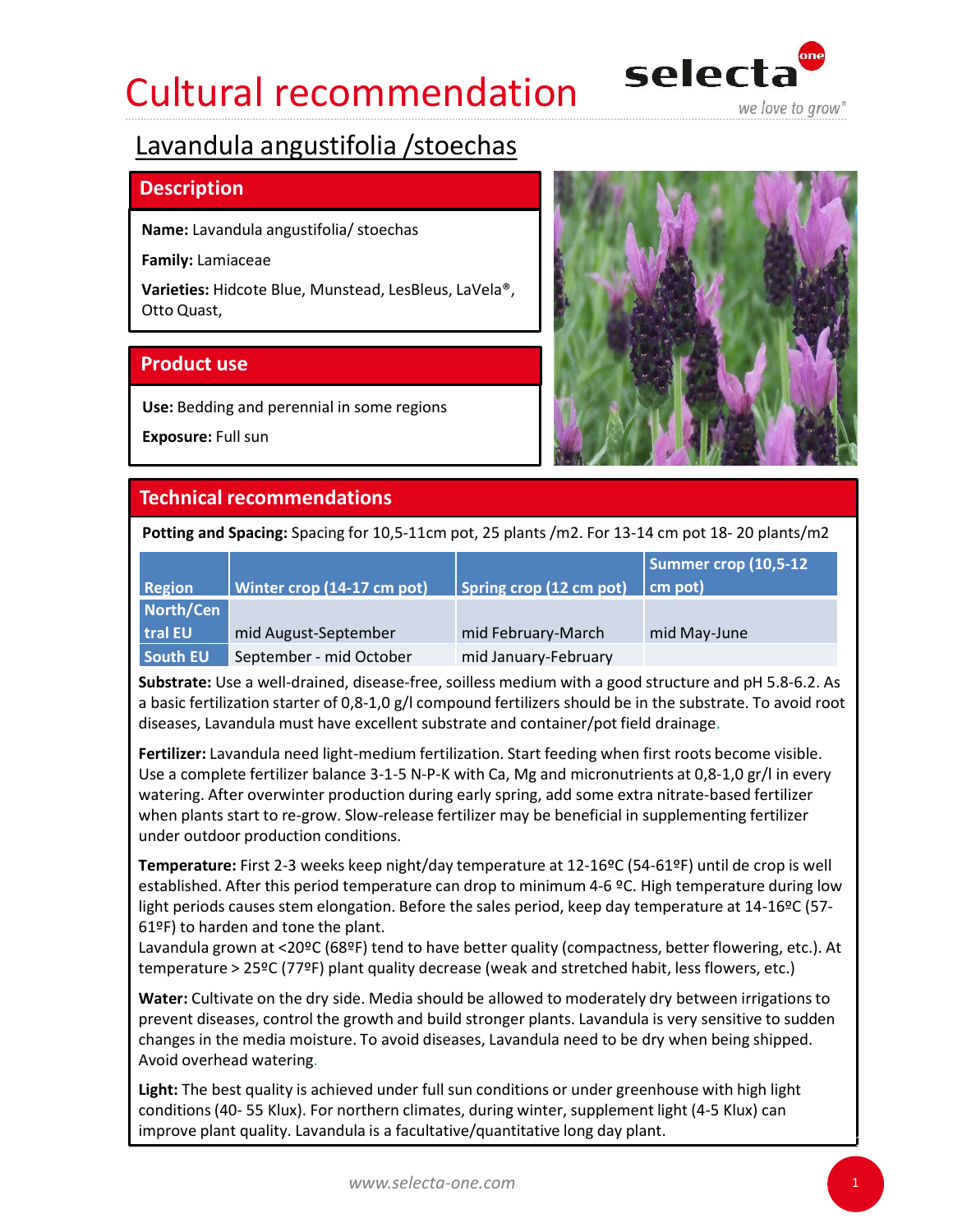## Cultural recommendation selecta



**Cultural recommendation**<br>Technical recommendations<br>These plants initiate flowers under any daylength, but flower earlier with long days. Lo<br>Pinch: Soft pinch 12-15 days after potting. For big pots a second soft pinch is r These plants initiate flowers under any daylength, but flower earlier with long days. Low light levels cause stem stretch and reduced plant quality.

Pinch: Soft pinch 12-15 days after potting. For big pots a second soft pinch is recommended after 4-5 weeks

Growth regulation: Under winter cold production, Lavandula is fairly compact and do not need height control. Providing cool temperatures, high light and keeping the media on the dry side, will **Cultural recommendations**<br>
Technical recommendations<br>
These plants initiate flowers under any daylength, but flower earlier with long days. Low light levels<br>
cause stem stretch and reduced plant quality.<br>
Pinch: Soft pinc recommendations for plant growth regulators should be used only as general guidelines. Growers must trial all PGR under their conditions and follow the registration uses of each chemical in their country. **Cultural recommendations**<br> **Selectionical recommendations**<br>
Technical recommendations<br>
The phane similaties flowers under any day depend to the original cause see the metric and reduced plant quality.<br>
Pinch: Soft pinch 1 **Technical recommendations**<br>These plants initiate flowers under any daylength, but flower earlier with long days. Low light levels<br>cause stem stretch and reduced plant quality.<br>**Pinch:** Soft pinch 12-15 days after potting.

- Good airflow, low humidity and grow relatively dry.
- Good substrate drainage
- Avoid overhead watering
- Proper spacing

| Pest and diseases: There are not many insects that can cause significant damages to Lavandula.<br>Whiteflies and aphids may occasionally appear. Start with clean material a well disinfected facilities<br>together with a proper pest management program using different control strategies: exclusion,<br>monitoring, biological and chemical control, are the best tools to control these pests.<br>The most common diseases on Lavandula are Phytophtora, Rhizoctonia and Botrytis. L.stoechas is<br>more sensitive.<br>The best practices to reduce these diseases are:<br>Good airflow, low humidity and grow relatively dry.<br>Good substrate drainage<br>Avoid overhead watering<br>Proper spacing<br>Disease management should be addressed by sanitation strategies, environmental conditions<br>control, biological and chemical control.<br>For the chemical control, follow the registration uses of each product in each country.<br>Crop schedule * 14-16 cm pot<br><b>Winter Production</b><br><b>Week</b><br>32 <sub>2</sub><br>31<br>North-<br>central<br>EU.<br>South<br>Pi<br>Pi<br>F<br>P<br>F<br>EU.<br>P: Potting. Pi: Pinching. F: Finish plant<br>* This is a reference time schedule that can vary depending on the variety, growing conditions and<br>region. Schedule start from RC | must trial all PGR under their conditions and follow the registration uses of each chemical in their<br>country. |  |  |  |  |  |  |  |  |  |  |
|-------------------------------------------------------------------------------------------------------------------------------------------------------------------------------------------------------------------------------------------------------------------------------------------------------------------------------------------------------------------------------------------------------------------------------------------------------------------------------------------------------------------------------------------------------------------------------------------------------------------------------------------------------------------------------------------------------------------------------------------------------------------------------------------------------------------------------------------------------------------------------------------------------------------------------------------------------------------------------------------------------------------------------------------------------------------------------------------------------------------------------------------------------------------------------------------------------------------------------------------------------------------------------------------------------------------|------------------------------------------------------------------------------------------------------------------|--|--|--|--|--|--|--|--|--|--|
|                                                                                                                                                                                                                                                                                                                                                                                                                                                                                                                                                                                                                                                                                                                                                                                                                                                                                                                                                                                                                                                                                                                                                                                                                                                                                                                   |                                                                                                                  |  |  |  |  |  |  |  |  |  |  |
|                                                                                                                                                                                                                                                                                                                                                                                                                                                                                                                                                                                                                                                                                                                                                                                                                                                                                                                                                                                                                                                                                                                                                                                                                                                                                                                   |                                                                                                                  |  |  |  |  |  |  |  |  |  |  |
|                                                                                                                                                                                                                                                                                                                                                                                                                                                                                                                                                                                                                                                                                                                                                                                                                                                                                                                                                                                                                                                                                                                                                                                                                                                                                                                   |                                                                                                                  |  |  |  |  |  |  |  |  |  |  |
|                                                                                                                                                                                                                                                                                                                                                                                                                                                                                                                                                                                                                                                                                                                                                                                                                                                                                                                                                                                                                                                                                                                                                                                                                                                                                                                   |                                                                                                                  |  |  |  |  |  |  |  |  |  |  |
|                                                                                                                                                                                                                                                                                                                                                                                                                                                                                                                                                                                                                                                                                                                                                                                                                                                                                                                                                                                                                                                                                                                                                                                                                                                                                                                   |                                                                                                                  |  |  |  |  |  |  |  |  |  |  |
|                                                                                                                                                                                                                                                                                                                                                                                                                                                                                                                                                                                                                                                                                                                                                                                                                                                                                                                                                                                                                                                                                                                                                                                                                                                                                                                   |                                                                                                                  |  |  |  |  |  |  |  |  |  |  |
|                                                                                                                                                                                                                                                                                                                                                                                                                                                                                                                                                                                                                                                                                                                                                                                                                                                                                                                                                                                                                                                                                                                                                                                                                                                                                                                   |                                                                                                                  |  |  |  |  |  |  |  |  |  |  |
|                                                                                                                                                                                                                                                                                                                                                                                                                                                                                                                                                                                                                                                                                                                                                                                                                                                                                                                                                                                                                                                                                                                                                                                                                                                                                                                   |                                                                                                                  |  |  |  |  |  |  |  |  |  |  |